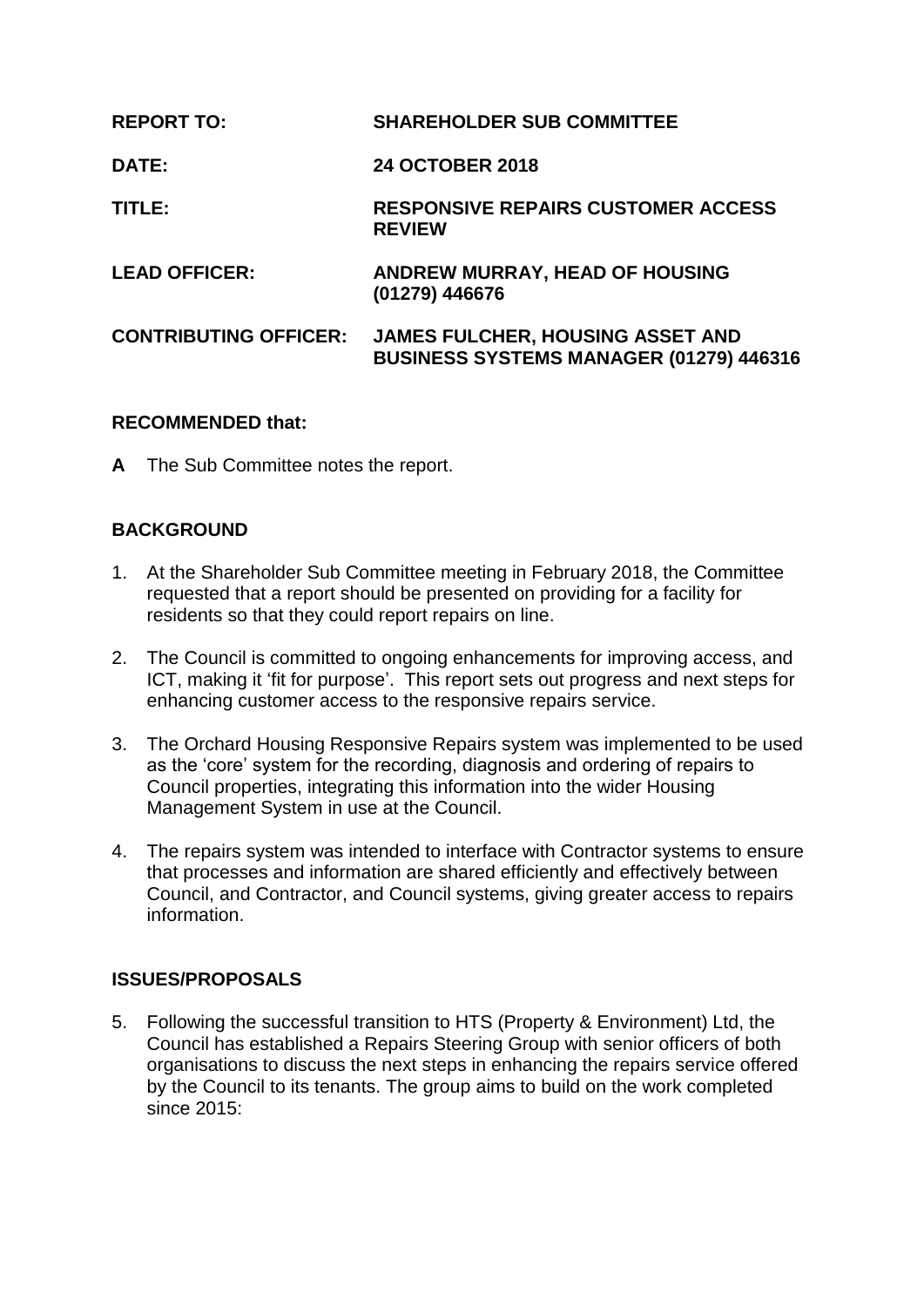- a) Ensuring the availability of differing levels of data to officers and stakeholders, using the Council's Orchard Housing Management System as the core repository of repairs information.
- b) Interfacing between systems and the flow of information between organisations.
- c) Improving systems and business processes where necessary throughout the journey of a repair.
- 6. One of the principles of the work undertaken by the Repairs Steering Group is to improve the way in which customers can access the service, aligning with the principles set out in the Council's Customer Services and Access Strategy. The Repairs Steering Group will oversee three separate project groups with specific areas of work which include business process and reporting, as well as customer service and access enhancements. All of these project groups will run simultaneously and will be made up of key officers and stakeholders from both organisations.
- 7. This group will review the service offered to customers as a whole and seek to make improvements in a number of key areas to ensure the service is accessible, meets the current requirements of customers and makes efficiencies where possible.
- 8. Customer enhanced areas being reviewed include:
	- a) Changes to appointments, times, and communication to tenants.
	- b) Online repairs ordering
	- c) Replace the current planned (52 week) and introduce a more targeted timescales for completion of works.
	- d) Enhanced diagnostics and additional reporting channels.
	- e) Enhanced benchmarking and performance reporting
- 9. Work to enhance benchmarking and performance reporting, as well as changes to the way in which repairs are diagnosed, is already underway with the project expected to be completed by April 2019, specifically replace the current Planned (52 week) and introduce a more targeted timescales for completion of works by June 2019 and online reporting by September 2019/20.
- 10. Consultation will be undertaken through the Property Standards Panel with a report being presented to Joint Performance Review Meeting (JPRM) in April 2019/20.